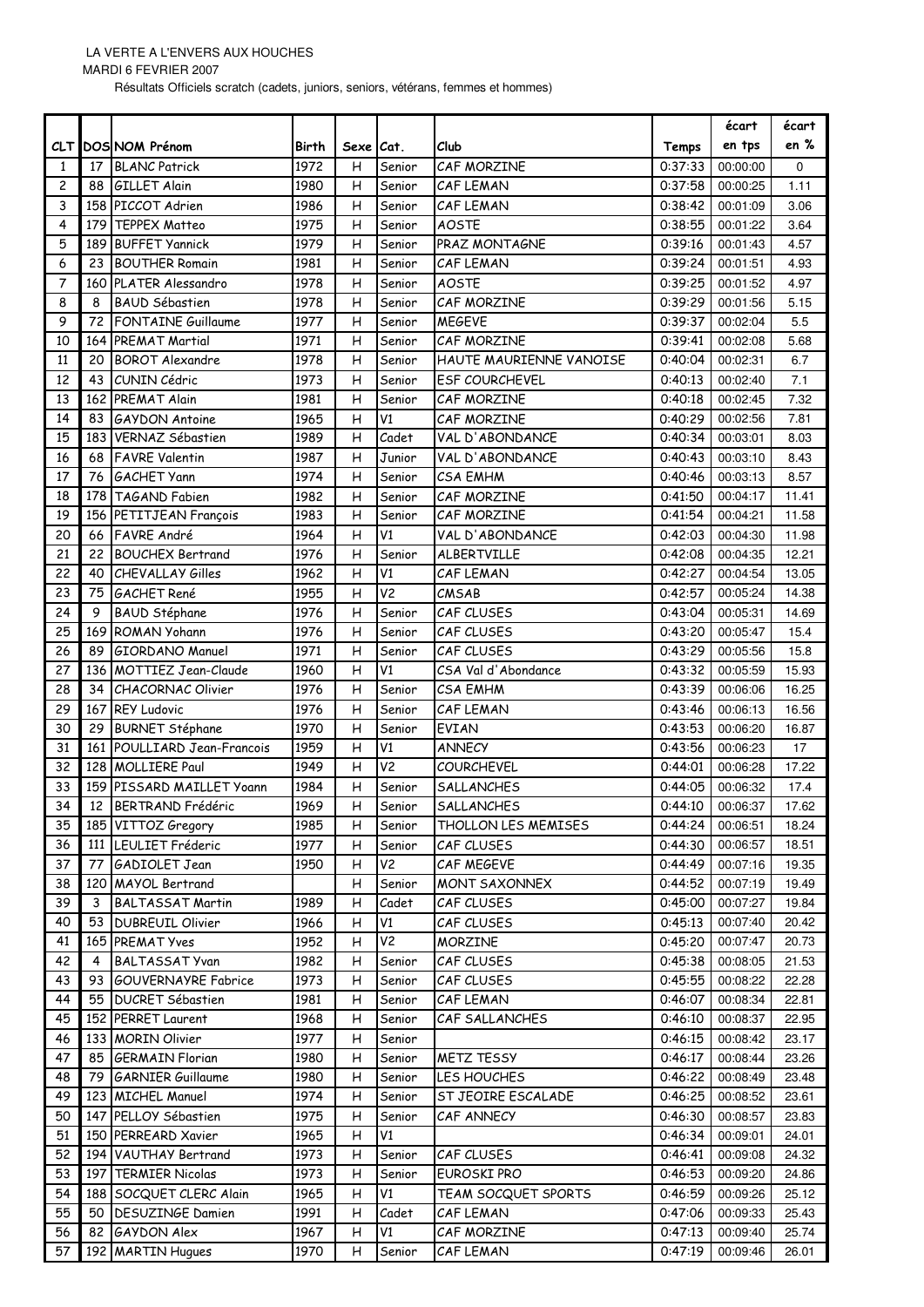| 58  |     | 157 PEZET Jérôme           | 1979 | н | Senior         | <b>MEGEVE</b>       | 0:47:25 | 00:09:52 | 26.28 |
|-----|-----|----------------------------|------|---|----------------|---------------------|---------|----------|-------|
| 59  |     | 172 SCRIMGEOUR Carron      | 1977 | Η | Senior         | <b>FFME</b>         | 0:47:28 | 00:09:55 | 26.41 |
| 60  |     | 146 PELLOUX Gaël           | 1985 | Η | Senior         | SALLANCHES          | 0:47:34 | 00:10:01 | 26.68 |
| 61  | 96  | <b>GROSSETETE François</b> | 1967 | h | V1             | LE FAYET            | 0:47:42 | 00:10:09 | 27.03 |
| 62  | 78  | <b>GALLAND Mathieu</b>     | 1975 | Η | Senior         | CAF ANNECY          | 0:47:47 | 00:10:14 | 27.25 |
| 63  | 187 | <b>WERLING Mathieu</b>     | 1982 | Η | Senior         | <b>CSA EMHM</b>     | 0:47:50 | 00:10:17 | 27.39 |
| 64  |     | 39 CHEVALLAY Fabien        | 1987 | Η | Junior         | CAF LEMAN           | 0:47:55 | 00:10:22 | 27.61 |
| 65  |     | 181 TETAZ Joël             | 1972 | н | Senior         | CAF du HAUT GIFFRE  | 0:48:14 | 00:10:41 | 28.45 |
| 66  |     | 102 JUILLAGUET Catherine   | 1962 | F | V1             | VAL D'ABONDANCE     | 0:48:21 | 00:10:48 | 28.76 |
| 67  |     | 52 DOULAT Christophe       | 1963 | н | V1             | PASSY               | 0:48:35 | 00:11:02 | 29.38 |
| 68  |     | 191   DESUZINGE Jean-Paul  | 1963 | Η | V1             | CAF LEMAN           | 0:48:40 | 00:11:07 | 29.6  |
| 69  |     | 139 MOUTON Denis           | 1956 | Н | V <sub>2</sub> | CAF ANNECY          | 0:48:49 | 00:11:16 | 30    |
| 70  |     | 54 <b>DUCOUDRAY</b> Pierre | 1979 | Η | Senior         | <b>SALLANCHES</b>   | 0:48:53 | 00:11:20 | 30.18 |
| 71  |     | 24 BOVAGNET Philippe       | 1966 | Η | V1             | CAF ANNECY          | 0:49:06 | 00:11:33 | 30.76 |
| 72  | 14  | <b>BIBOLLET Guy</b>        | 1962 | Н | V1             | PRAZ MONTAGNE       | 0:49:11 | 00:11:38 | 30.98 |
| 73  | 18  | <b>BLIN Olivier</b>        | 1980 | Η | Senior         | CAF PASSY           | 0:49:27 | 00:11:54 | 31.69 |
| 74  | 59  | DUNAN Christophe           | 1971 | н | Senior         | CAF CLUSES          | 0:49:30 | 00:11:57 | 31.82 |
| 75  |     | 129 MONTEGANI Eric         | 1961 | Η | V1             | FFME MORZINE        | 0:49:35 | 00:12:02 | 32.05 |
| 76  |     | 56 DUCRET Sylvain          | 1983 | Η | Senior         | CAF LEMAN           | 0:49:38 | 00:12:05 | 32.18 |
| 77  |     | 193 WITTORSKI Mike         | 1976 | Н | Senior         | CLUB ALPIN BELGE    | 0:49:41 | 00:12:08 | 32.31 |
| 78  |     | 109 LAUSENAZ Patrice       | 1974 | Η | Senior         | CAF LEMAN           | 0:49:46 | 00:12:13 | 32.53 |
| 79  |     | 151 PERRET Jean-Claude     | 1959 | н | V1             | CAF SALLANCHES      | 0:49:50 | 00:12:17 | 32.71 |
| 80  |     | 13 BIBOLLET Bruno          | 1970 | Η | Senior         | <b>MEGEVE</b>       | 0:49:54 | 00:12:21 | 32.89 |
| 81  |     | 137 MOTTIEZ Robin          | 1991 | Η | Cadet          | CSA Val d'Abondance | 0:50:18 | 00:12:45 | 33.95 |
| 82  |     | 144 PAUMIER Stany          | 1973 | Η | Senior         | CHAMONIX            | 0:50:24 | 00:12:51 | 34.22 |
| 83  |     | 154 PERRIN Thierry         | 1973 | Η | Senior         | CAF CLUSES          | 0:50:30 | 00:12:57 | 34.49 |
| 84  | 70  | <b>FELISAZ Didier</b>      | 1972 | Η | Senior         | CAF CLUSES          | 0:50:34 | 00:13:01 | 34.66 |
| 85  | 90  | GIRAUD Bernard             | 1958 | Η | V1             | ST JEOIRE ESCALADE  | 0:50:53 | 00:13:20 | 35.51 |
| 86  | 65  | <b>EVRARD Cyril</b>        | 1969 | н | Senior         | PASSY TRIATHLON     | 0:51:00 | 00:13:27 | 35.82 |
| 87  |     | 140 MUFFAT MERIDOL         | 1981 | Η | Senior         | PRAZ SUR ARLY       | 0:51:06 | 00:13:33 | 36.09 |
| 88  |     | 143 PASTEUR Eric           | 1960 | Η | V1             | CAF COMP CLUSES     | 0:51:14 | 00:13:41 | 36.44 |
| 89  | 10  | <b>BERNARD Laurent</b>     | 1970 | Η | Senior         | CAF CLUSES          | 0:51:18 | 00:13:45 | 36.62 |
| 90  |     | 176 STRIBY Arnaud          | 1969 | Н | Senior         | CHAMONIX            | 0:51:23 | 00:13:50 | 36.84 |
| 91  | 87  | <b>GEYDET Nicolas</b>      | 1983 | Η | Senior         | FFS MORZINE         | 0:51:28 | 00:13:55 | 37.06 |
| 92  |     | 44 DAME Guillaume          | 1983 | Η | Senior         | <b>LANSLEBOURG</b>  | 0:51:33 | 00:14:00 | 37.28 |
| 93  |     | 134 MOTTA Alberto          | 1956 | Η | V <sub>2</sub> | SCI CLUB VALDIGNE   | 0:51:39 | 00:14:06 | 37.55 |
| 94  |     | 101 JOSEPH Nicolas         | 1980 | н | Senior         | CAF CLUSES          | 0:51:43 | 00:14:10 | 37.73 |
| 95  |     | 175 SONJON Jean-Loup       | 1951 | Η | $\overline{V}$ | CAF CLUSES          | 0:51:48 | 00:14:15 | 37.95 |
| 96  |     | 58 DUCROY Jean-Louis       | 1966 | Н | $\mathsf{V1}$  | SAINT GERVAIS       | 0:51:53 | 00:14:20 | 38.17 |
| 97  |     | 190 FILLON Véronique       | 1965 | F | $\mathsf{V1}$  | CAF MORZINE         | 0:51:59 | 00:14:26 | 38.44 |
| 98  |     | 38 CHESNEY Daniel          | 1960 | н | V1             | SALLANCHES          | 0:52:04 | 00:14:31 | 38.66 |
| 99  |     | 171 SACHE Florian          |      | н | Senior         | VAL D'ABONDANCE     | 0:52:10 | 00:14:37 | 38.93 |
| 100 | 98  | HODIN Jérôme               | 1985 | н | Senior         | <b>CSA EMHM</b>     | 0:52:18 | 00:14:45 | 39.28 |
| 101 |     | 103 LACHAUX François       | 1973 | н | Senior         | CAF CLUSES          | 0:52:23 | 00:14:50 | 39.5  |
| 102 |     | 182 TREBILLOD Alain        | 1963 | н | V1             | CAF SALLANCHES      | 0:52:29 | 00:14:56 | 39.77 |
| 103 | 31  | <b>CART</b> Guillaume      | 1986 | Η | Senior         | SALLANCHES          | 0:52:33 | 00:15:00 | 39.95 |
| 104 |     | 117 MARTIN Nicolas         | 1975 | н | Senior         | ANNEMASSE           | 0:52:46 | 00:15:13 | 40.52 |
| 105 |     | 108 LAURENZIO Robin        | 1966 | н | V1             | CHAMONIX            | 0:52:52 | 00:15:19 | 40.79 |
| 106 | 91  | <b>GOLLIET Simon</b>       | 1954 | Η | V <sub>2</sub> | CAF ARAVIS          | 0:52:58 | 00:15:25 | 41.06 |
| 107 | 21  | <b>BOUCHER Alexandre</b>   | 1981 | н | Senior         | CLUB ESF MORZINE    | 0:53:05 | 00:15:32 | 41.37 |
| 108 | 80  | <b>GARNIER Philippe</b>    | 1965 | Н | V1             | <b>CHAMONIX</b>     | 0:53:10 | 00:15:37 | 41.59 |
| 109 |     | 132 MORAND Gérard          | 1952 | н | V <sub>2</sub> |                     | 0:53:18 | 00:15:45 | 41.94 |
| 110 |     | 33 CETTOUR Raphaël         | 1983 | н | Senior         | CSA ABONDANCE       | 0:53:24 | 00:15:51 | 42.21 |
| 111 | 67  | <b>FAVRE</b> Emilie        | 1990 | F | Junior         | VAL D'ABONDANCE     | 0:53:47 | 00:16:14 | 43.23 |
| 112 |     | 145 PELLIET-CUIT Philippe  | 1974 | н | Senior         | CAF CLUSES          | 0:54:01 | 00:16:28 | 43.85 |
| 113 |     | 106 LAROCHE Romain         | 1983 | н | Senior         | <b>CSA EMHM</b>     | 0:54:09 | 00:16:36 | 44.21 |
| 114 |     | 25 BRON Camille            | 1957 | н | V <sub>2</sub> | AVORIAZ             | 0:54:15 | 00:16:42 | 44.47 |
| 115 | 5   | <b>BARDY Agnès</b>         | 1958 | F | V1             | CAF MORZINE         | 0:54:19 | 00:16:46 | 44.65 |
| 116 | 19  | <b>BORDET Sandrine</b>     | 1970 | F | Senior         | CSA Val d'Abondance | 0:54:30 | 00:16:57 | 45.14 |
| 117 | 11  | <b>BERTOLINI</b>           | 1966 | Η | V1             | SAINT SIXT          | 0:54:34 | 00:17:01 | 45.32 |
| 118 | 15  | <b>BINET Alain</b>         | 1963 | Η | V1             | CAF MAURIENNE       | 0:54:39 | 00:17:06 | 45.54 |
| 119 |     | 57 DUCRETTET Bernard       | 1967 | Н | V1             | THOLLON LES MEMISES | 0:54:44 | 00:17:11 | 45.76 |
|     |     |                            |      |   |                |                     |         |          |       |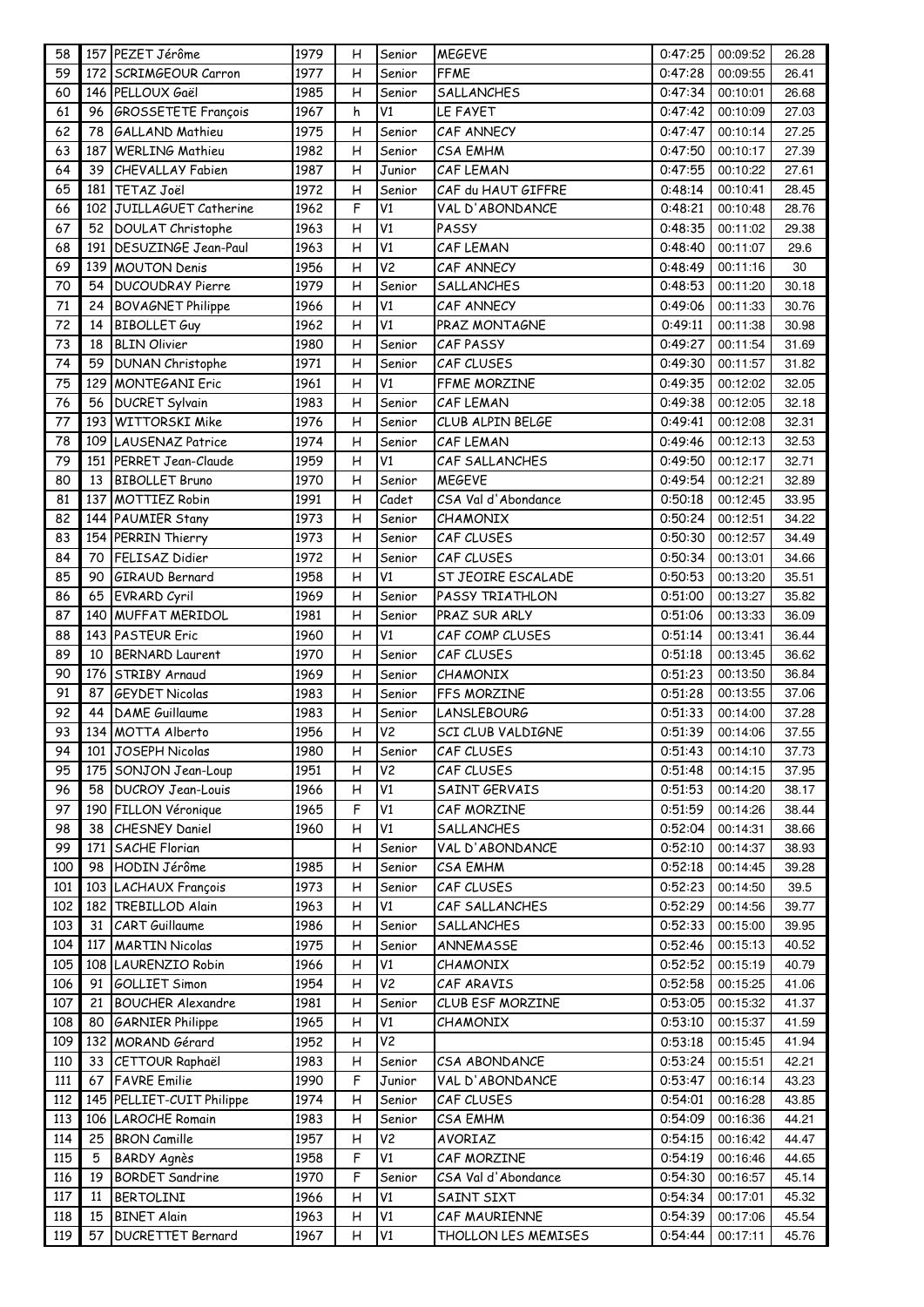| 120 | 60             | <b>DURIN</b> Frédéric         | 1965 | н | V1              | CAF                    |         | 00:17:16 | 45.98  |
|-----|----------------|-------------------------------|------|---|-----------------|------------------------|---------|----------|--------|
| 121 |                | 135 MOTTIEZ Guillaume         | 1988 | H | Junior          | CSA Val d'Abondance    | 0:54:57 | 00:17:24 | 46.34  |
| 122 | 84             | <b>GAYDON Sylvie</b>          | 1972 | F | Senior          | CAF MORZINE            | 0:55:11 | 00:17:38 | 46.96  |
| 123 | 35             | <b>CHAUSSET Sébastien</b>     | 1978 | н | Senior          | <b>CHAMONIX</b>        | 0:55:16 | 00:17:43 | 47.18  |
| 124 | 30             | <b>CART Bruno</b>             | 1960 | Н | V <sub>1</sub>  | CAF SALLANCHES         | 0:55:24 | 00:17:51 | 47.54  |
| 125 | 28             | <b>BURNET Christophe</b>      | 1971 | Н | Senior          |                        | 0:55:45 | 00:18:12 | 48.47  |
| 126 | 41             | <b>CHOMETY Fabrice</b>        | 1968 | Η | Senior          |                        | 0:55:45 | 00:18:12 | 48.47  |
| 127 | 131            | <b>MORAND Alain</b>           | 1949 | H | V <sub>2</sub>  | CAF                    | 0:56:34 | 00:19:01 | 50.64  |
| 128 | 63             | ELLMENREICH Frédéric          | 1965 | H | $\overline{V1}$ | PASSY                  | 0:56:42 | 00:19:09 | 51     |
| 129 | 27             | <b>BRON Jean-Claude</b>       | 1947 | Η | V3              | <b>MORZINE</b>         | 0:56:52 | 00:19:19 | 51.44  |
| 130 |                | 198 POUSSIN Denis             | 1968 | Н | Senior          | GUIDE CHAMONIX         | 0:56:57 | 00:19:24 | 51.66  |
| 131 |                | 114 MAILLY Lionel             | 1959 | h | V1              | <b>ESF LES HOUCHES</b> | 0:57:15 | 00:19:42 | 52.46  |
| 132 | 74             | <b>FOURNIER Nicolas</b>       | 1970 | Н | Senior          | PASSY TRIATHLON        | 0:57:29 | 00:19:56 | 53.08  |
| 133 |                | 195 DETRY Yves                | 1948 | H | V <sub>2</sub>  | CAF CLUSES             | 0:57:37 | 00:20:04 | 53.44  |
| 134 |                | 104 LACROIX Laurent           | 1971 | н | Senior          | <b>CHAMONIX</b>        | 0:57:43 | 00:20:10 | 53.71  |
| 135 |                | 130 MONTEGANI Laurence        | 1961 | F | V1              | CAF HAUT CHABLAIS      | 0:57:58 | 00:20:25 | 54.37  |
| 136 |                | 100 HUGO Joël                 | 1955 | Н | V <sub>2</sub>  | LES HOUCHES            | 0:58:03 | 00:20:30 | 54.59  |
| 137 |                | 116 MARTIN Eric               | 1961 | Η | V1              | CAF HAUT GIFFRE        | 0:58:12 | 00:20:39 | 54.99  |
| 138 |                | 107 LAUNAY Stéphane           | 1968 | Н | Senior          |                        | 0:58:18 | 00:20:45 | 55.26  |
| 139 | 97             | <b>GROSSET-JANIN Patrick</b>  | 1962 | H | V1              | <b>MEGEVE</b>          | 0:58:23 | 00:20:50 | 55.48  |
| 140 |                | 64 EQUOY Rémi                 | 1970 | Η | Senior          | <b>BRISON</b>          | 0:59:09 | 00:21:36 | 57.52  |
| 141 | 47             | <b>DELAMOTTE Patrick</b>      | 1969 | Η | Senior          | <b>MONT SAXONNEX</b>   | 0:59:45 | 00:22:12 | 59.12  |
| 142 |                | 138 MOUQUET Catherine         | 1961 | F | $\overline{V1}$ | <b>FAVERGES</b>        | 0:59:52 | 00:22:19 | 59.43  |
| 143 | 45             | DARRIOULAT David              | 1971 | Η | Senior          | CHAMONIX               | 1:00:09 | 00:22:36 | 60.19  |
| 144 | 6              | <b>BARRAILLER Stéphane</b>    | 1980 | H | Senior          | <b>LA TOUR</b>         | 1:00:24 | 00:22:51 | 60.85  |
| 145 |                | 126 MINNOZI Jean-Pierre       | 1956 | H | V <sub>2</sub>  | CAF HAUT GIFFRE        | 1:00:30 | 00:22:57 | 61.12  |
| 146 | 26             | <b>BRON Hubert</b>            | 1950 | Η | $\overline{V}$  | AVORIAZ                | 1:00:40 | 00:23:07 | 61.56  |
| 147 |                | 153 PERRET Mickael            | 1973 | н | Senior          |                        | 1:00:54 | 00:23:21 | 62.18  |
| 148 | 115            | <b>MARMORAT Benoit</b>        | 1973 | Н | Senior          |                        | 1:01:00 | 00:23:27 | 62.45  |
| 149 |                | 149 PERILLAT Raymond          | 1941 | Η | V3              | CAF CLUSES             | 1:01:32 | 00:23:59 | 63.87  |
| 150 |                | 166 RAVANEL Jean-François     | 1968 | Н | Senior          | CHAMONIX               | 1:01:38 | 00:24:05 | 64.14  |
| 151 | $\overline{7}$ | <b>BAUD Francis</b>           | 1950 | Η | V <sub>2</sub>  | CAF MORZINE            | 1:02:24 | 00:24:51 | 66.18  |
| 152 |                | 94 GRATIEN Jacques            | 1962 | H | V1              | <b>CHAMONIX</b>        | 1:04:04 | 00:26:31 | 70.62  |
| 153 |                | 121 MEYER Lyndsay             | 1974 | F | Senior          | CHAMONIX               | 1:04:30 | 00:26:57 | 71.77  |
| 154 |                | 173 SILITCH Nina              | 1972 | F | Senior          | CHAMONIX               | 1:04:42 | 00:27:09 | 72.3   |
| 155 | 71             | <b>FISCHER Arnaud</b>         | 1978 | H | Senior          | PASSY                  | 1:04:55 | 00:27:22 | 72.88  |
| 156 | 177            | <b>SUET Philippe</b>          | 1967 | н | V1              | CAF CHAMONIX           | 1:05:00 | 00:27:27 | 73.1   |
| 157 | 42             | <b>CRETTON Morgane</b>        | 1984 | F | Senior          | CHAMONIX               | 1:05:21 | 00:27:48 | 74.03  |
| 158 | 37             | <b>CHESNEAU Mathieu</b>       | 1982 | н | Senior          | <b>CSA EMHM</b>        | 1:05:32 | 00:27:59 | 74.52  |
| 159 | 122            | <b>MIALLIER Franck</b>        | 1959 | н | V1              | CHAMONIX               | 1:07:43 | 00:30:10 | 80.34  |
| 160 |                | 124 MICHEL Nathalie           | 1974 | F | Senior          | CHAMONIX               | 1:08:06 | 00:30:33 | 81.36  |
| 161 | 99             | <b>HOFFMAN Daniel</b>         | 1941 | н | V3              | CHAMONIX               | 1:08:50 | 00:31:17 | 83.31  |
| 162 | 73             | <b>FOULET MOREAU Lauriane</b> | 1990 | F | Junior          | <b>CSA EMHM</b>        | 1:10:02 | 00:32:29 | 86.51  |
| 163 |                | 141 PACCARD Michel            | 1961 | н | V1              | CHAMONIX               | 1:10:11 | 00:32:38 | 86.91  |
| 164 |                | 127 MOISSET Yannick           | 1982 | Н | Senior          | <b>CSA EMHM</b>        | 1:10:53 | 00:33:20 | 88.77  |
| 165 |                | 168 ROBERT Mathieu            | 1976 | н | Senior          | ANNEMASSE              | 1:11:31 | 00:33:58 | 90.46  |
| 166 |                | 118 MASSON Thierry            | 1970 | н | Senior          | CAF CHAMONIX           | 1:12:02 | 00:34:29 | 91.83  |
| 167 | 61             | <b>DUVIVIER Jean-Baptiste</b> | 1965 | н | V1              | <b>CSA EMHM</b>        | 1:13:00 | 00:35:27 | 94.41  |
| 168 |                | 69 FAVRET Philippe            | 1953 | Н | V <sub>2</sub>  | LES HOUCHES            | 1:14:03 | 00:36:30 | 97.2   |
| 169 |                | 184 VILLENAVE Christian       | 1953 | н | V <sub>2</sub>  | CLUB ESCALADE CHAMONIX | 1:14:35 | 00:37:02 | 98.62  |
| 170 | 95             | <b>GRON</b> François          | 1959 | н | V1              | ST GERVAIS             | 1:15:15 | 00:37:42 | 100.4  |
| 171 | 119            | MAUREL Stéphane               | 1971 | н | Senior          | PASSY                  | 1:15:42 | 00:38:09 | 101.6  |
| 172 | 105            | LAMOUILLE Christophe          | 1966 | н | V1              | LES HOUCHES            | 1:16:36 | 00:39:03 | 103.99 |
| 173 | 48             | <b>DERANSY Arnaud</b>         | 1974 | н | Senior          | HABERE LULLIN          | 1:17:06 | 00:39:33 | 105.33 |
| 174 |                | 113 LUCCHETTA Eva             | 1966 | F | V1              | CHAMONIX               | 1:18:14 | 00:40:41 | 108.34 |
| 175 |                | 155 PETETIN Jean Louis        | 1959 | н | V1              | CSA EMHM               | 1:18:20 | 00:40:47 | 108.61 |
| 176 | $\mathbf{1}$   | ALTHERR Hélène                | 1968 | F | Senior          | LES HOUCHES            | 1:18:29 | 00:40:56 | 109.01 |
| 177 | 46             | DAYOT Philippe                | 1951 | Н | V1              |                        | 1:21:05 | 00:43:32 | 115.93 |
| 178 |                | 148 PELURSON Nathalie         | 1966 | F | V1              | CHAMONIX               | 1:21:33 | 00:44:00 | 117.18 |
| 179 |                | 196 CHANDELIER Antoine        | 1973 | Н | Senior          | CLUB ESCALADE CHAMONIX | 1:22:57 | 00:45:24 | 120.91 |
| 180 | 62             | <b>ECOCHARD Guy</b>           | 1948 | Н | V <sub>2</sub>  | CAF CMBM               | 1:25:10 | 00:47:37 | 126.81 |
| 181 | 49             | <b>DESFLACHES Virginie</b>    | 1976 | F | Senior          | LES HOUCHES            | 1:33:53 | 00:56:20 | 150.02 |
|     |                |                               |      |   |                 |                        |         |          |        |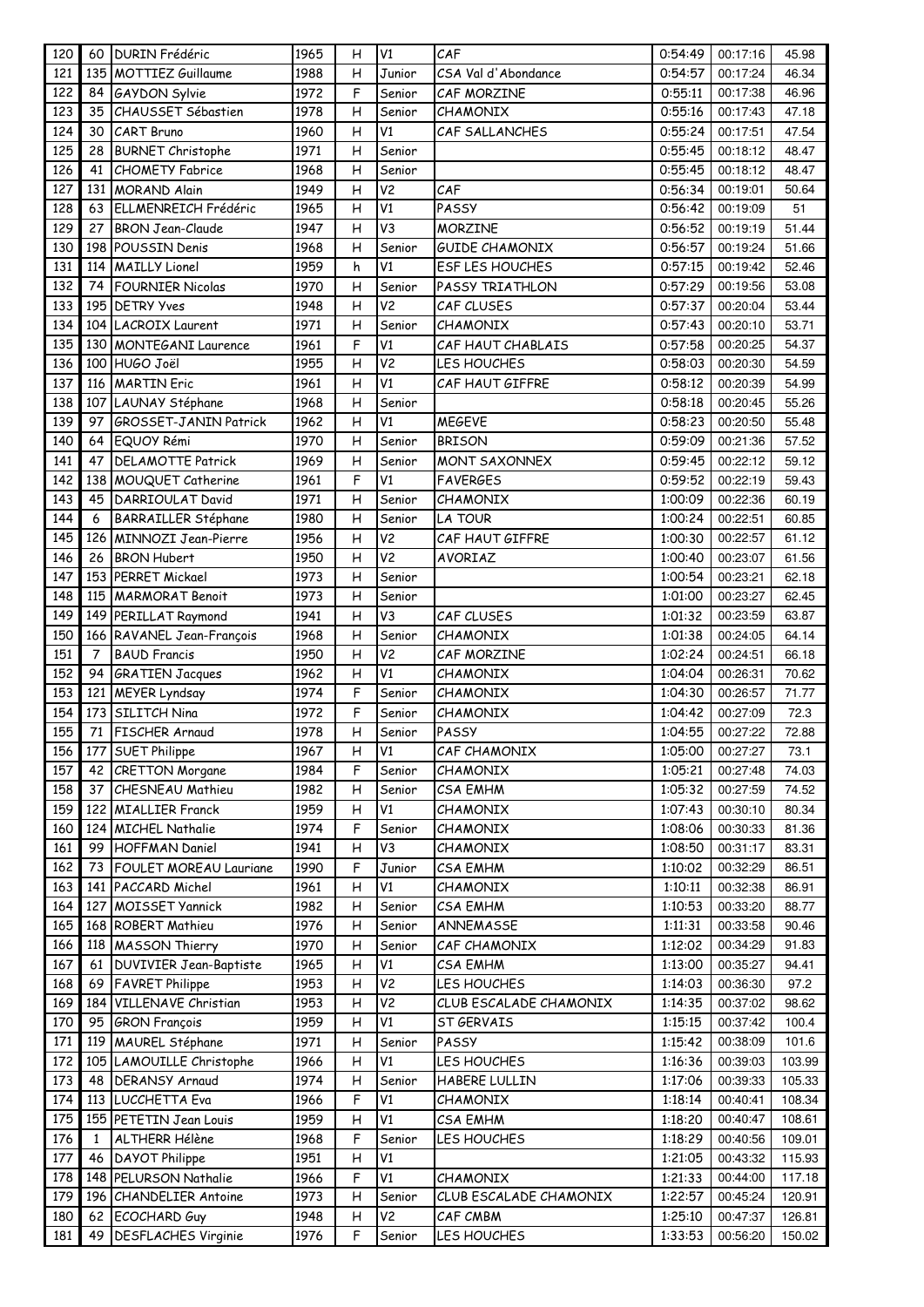|     | 182 112 LOHMANN Régis   | 1968 | н | Senior          | <b>ICSA EMHM</b>        | 1:36:02 | 00:58:29 | 155.75 |
|-----|-------------------------|------|---|-----------------|-------------------------|---------|----------|--------|
| 183 | BACHFLARD René          | 1932 | н | IV3             | <b>CAF CHAMONIX</b>     | 1:36:56 | 00:59:23 | 158.14 |
|     | 184 125 MICHOUX Nicole  | 1953 |   | IV <sub>2</sub> | <b>CHAMONIX</b>         | 1:37:03 | 00:59:30 | 158.46 |
|     | 185 174 SINICIALI Julie | 1983 |   | Senior          | <b>ICAF CHAMONIX</b>    | 1:37:18 | 00:59:45 | 159.12 |
| 186 | 186 WATTERREUS Elodie   | 1983 |   | Senior          | <b>ICLUB DES SPORTS</b> | 1:43:10 | 01:05:37 | 174.74 |

 LA VERTE A L'ENVERS AUX HOUCHES MARDI 6 FEVRIER 2007 Résultats Officiels CADETS H

|     | CLT DOS NOM Prénom          | <b>Birth</b> | Sexe Cat. |       | l Club               | Temps   |
|-----|-----------------------------|--------------|-----------|-------|----------------------|---------|
|     | 183   VERNAZ Sébastien      | 1989         | н         | Cadet | VAL D'ABONDANCE      | 0:40:34 |
|     | BALTASSAT Martin            | 1989         | н         | Cadet | CAF CLUSES           | 0:45:00 |
|     | 50 <b>IDESUZINGE</b> Damien | 1991         | н         | Cadet | CAF LEMAN            | 0:47:06 |
| 137 | <b>IMOTTIEZ Robin</b>       | 1991         |           | Cadet | ICSA Val d'Abondance | 0:50:18 |

 LA VERTE A L'ENVERS AUX HOUCHES MARDI 6 FEVRIER 2007

Résultats Officiels JUNIORS H

|  | CLT DOS NOM Prénom    | Birth | Sexe Cat. |        | Club                | Temps   |
|--|-----------------------|-------|-----------|--------|---------------------|---------|
|  | 68 FAVRE Valentin     | 1987  |           | Junior | VAL D'ABONDANCE     | 0:40:43 |
|  | 39 CHEVALLAY Fabien   | 1987  |           | Junior | ICAF LEMAN          | 0:47:55 |
|  | 135 MOTTIEZ Guillaume | 1988  |           | Junior | CSA Val d'Abondance | 0:54:57 |

 LA VERTE A L'ENVERS AUX HOUCHES MARDI 6 FEVRIER 2007 Résultats Officiels JUNIORS F

|  | CLT DOS NOM Prénom            | <b>Birth</b> | Sexe   Cat |        | Club            | Temps   |
|--|-------------------------------|--------------|------------|--------|-----------------|---------|
|  | 67 FAVRE Emilie               | 1990         | c          | Junior | VAL D'ABONDANCE | 0:53:47 |
|  | <b>FOULET MOREAU Lauriane</b> | 1990         |            | Junior | <b>CSA EMHM</b> | 1:10:02 |

## LA VERTE A L'ENVERS AUX HOUCHES

MARDI 6 FEVRIER 2007

Résultats Officiels SENIORS F

|                |    | CLT DOS NOM Prénom     | <b>Birth</b> | Sexe Cat. |        | Club                | Temps   |
|----------------|----|------------------------|--------------|-----------|--------|---------------------|---------|
| $\mathbf{1}$   | 19 | <b>BORDET Sandrine</b> | 1970         | F         | Senior | CSA Val d'Abondance | 0:54:30 |
| $\overline{c}$ |    | 84 GAYDON Sylvie       | 1972         | F         | Senior | CAF MORZINE         | 0:55:11 |
| $\mathbf{3}$   |    | 121 MEYER Lyndsay      | 1974         | F         | Senior | <b>CHAMONIX</b>     | 1:04:30 |
| 4              |    | 173 SILITCH Nina       | 1972         | F         | Senior | <b>CHAMONIX</b>     | 1:04:42 |
| 5              |    | 42 CRETTON Morgane     | 1984         | F         | Senior | <b>CHAMONIX</b>     | 1:05:21 |
| 6              |    | 124 MICHEL Nathalie    | 1974         | F         | Senior | <b>CHAMONIX</b>     | 1:08:06 |
| 7              |    | <b>ALTHERR Hélène</b>  | 1968         | F         | Senior | LES HOUCHES         | 1:18:29 |
| 8              |    | 49 DESFLACHES Virginie | 1976         | F         | Senior | LES HOUCHES         | 1:33:53 |
| 9              |    | 174 SINICIALI Julie    | 1983         | F         | Senior | CAF CHAMONIX        | 1:37:18 |
| 10             |    | 186 WATTERREUS Elodie  | 1983         | F         | Senior | CLUB DES SPORTS     | 1:43:10 |

#### LA VERTE A L'ENVERS AUX HOUCHES MARDI 6 FEVRIER 2007 Résultats Officiels VETERANS F

|                |   | CLT DOS NOM Prénom       | Birth | Sexe Cat. |                | <b>Club</b>       | Temps   |
|----------------|---|--------------------------|-------|-----------|----------------|-------------------|---------|
|                |   | 102 JUILLAGUET Catherine | 1962  | F         | V1             | VAL D'ABONDANCE   | 0:48:21 |
| $\overline{c}$ |   | 190 FILLON Véronique     | 1965  | F         | IV1            | CAF MORZINE       | 0:51:59 |
| 3              | 5 | <b>BARDY Agnès</b>       | 1958  | F         | IV1            | CAF MORZINE       | 0:54:19 |
| 4              |   | 130 MONTEGANI Laurence   | 1961  | F         | V <sub>1</sub> | CAF HAUT CHABLAIS | 0:57:58 |
| 5              |   | 138 MOUQUET Catherine    | 1961  | F         | V <sub>1</sub> | <b>FAVERGES</b>   | 0:59:52 |
| 6              |   | 113 LUCCHETTA Eva        | 1966  | F         | V <sub>1</sub> | <b>CHAMONIX</b>   | 1:18:14 |
| 7              |   | 148 PELURSON Nathalie    | 1966  | F         | V <sub>1</sub> | <b>CHAMONIX</b>   | 1:21:33 |
| 8              |   | 125 MICHOUX Nicole       | 1953  | F         | V <sub>2</sub> | <b>CHAMONIX</b>   | 1:37:03 |

# LA VERTE A L'ENVERS AUX HOUCHES

MARDI 6 FEVRIER 2007 Résultats Officiels SENIORS H

|           | CLT DOS NOM Prénom   | <b>Birth</b> | Sexe | ∆lCat.   | l Club             | emps    |
|-----------|----------------------|--------------|------|----------|--------------------|---------|
| 17<br>. . | <b>BLANC Patrick</b> | 1972         |      | . Senior | <b>CAF MORZINE</b> | 0:37:33 |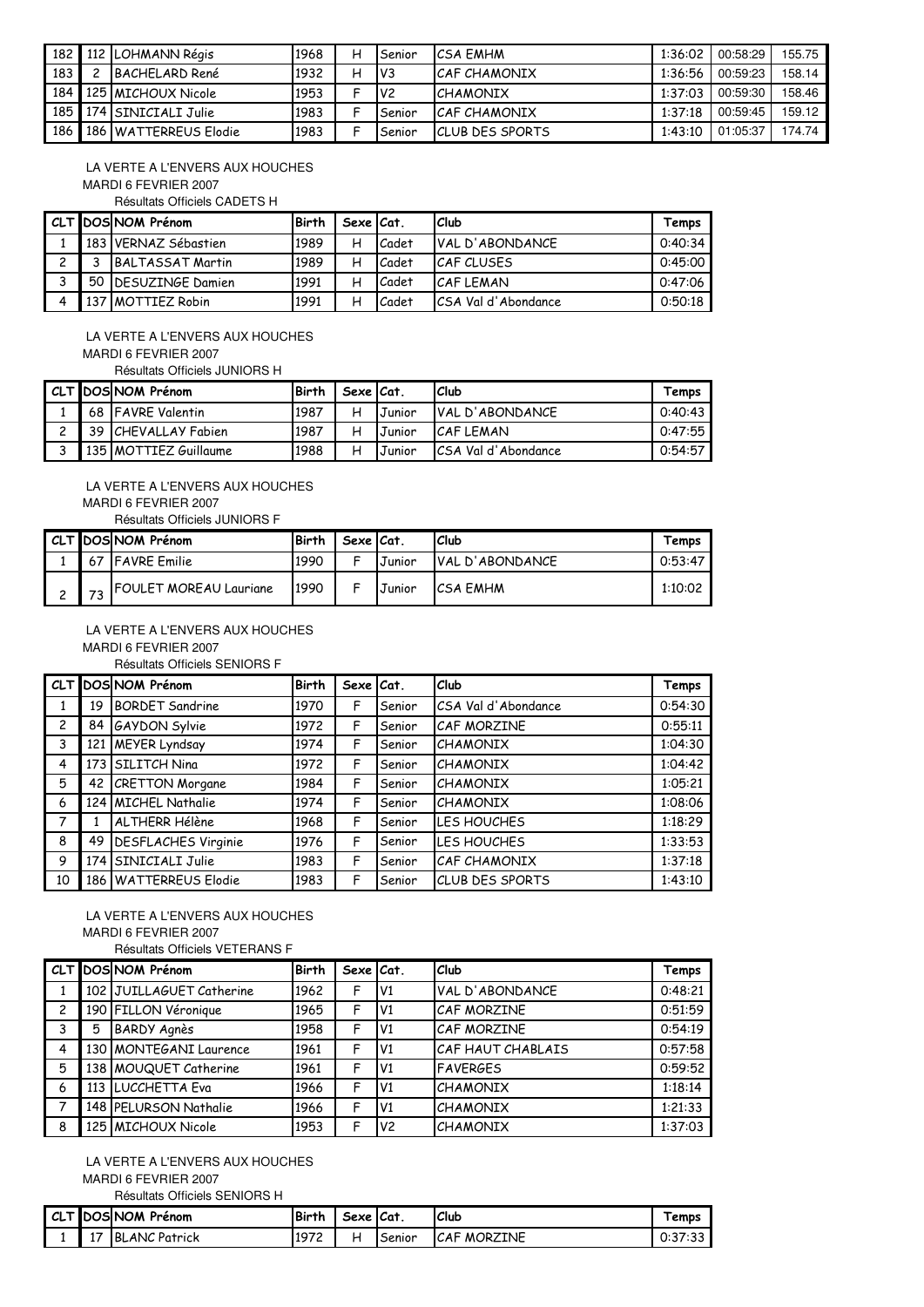| $\overline{c}$ | 88  | <b>GILLET Alain</b>        | 1980 | н | Senior | CAF LEMAN               | 0:37:58 |
|----------------|-----|----------------------------|------|---|--------|-------------------------|---------|
| $\mathsf 3$    | 158 | PICCOT Adrien              | 1986 | н | Senior | CAF LEMAN               | 0:38:42 |
| 4              |     | 179 TEPPEX Matteo          | 1975 | н | Senior | <b>AOSTE</b>            | 0:38:55 |
| 5              | 189 | <b>BUFFET Yannick</b>      | 1979 | н | Senior | PRAZ MONTAGNE           | 0:39:16 |
| 6              | 23  | <b>BOUTHER Romain</b>      | 1981 | н | Senior | CAF LEMAN               | 0:39:24 |
| $\overline{7}$ | 160 | <b>PLATER Alessandro</b>   | 1978 | н | Senior | <b>AOSTE</b>            | 0:39:25 |
| 8              | 8   | <b>BAUD Sébastien</b>      | 1978 | н | Senior | CAF MORZINE             | 0:39:29 |
| 9              | 72  | <b>FONTAINE Guillaume</b>  | 1977 | Η | Senior | <b>MEGEVE</b>           | 0:39:37 |
| 10             | 164 | PREMAT Martial             | 1971 | н | Senior | CAF MORZINE             | 0:39:41 |
| 11             | 20  | <b>BOROT Alexandre</b>     | 1978 | н | Senior | HAUTE MAURIENNE VANOISE | 0:40:04 |
| 12             | 43  | CUNIN Cédric               | 1973 | Η | Senior | <b>ESF COURCHEVEL</b>   | 0:40:13 |
| 13             | 162 | <b>PREMAT Alain</b>        | 1981 | н | Senior | CAF MORZINE             | 0:40:18 |
| 14             | 76  | <b>GACHET Yann</b>         | 1974 | н | Senior | <b>CSA EMHM</b>         | 0:40:46 |
| 15             | 178 | TAGAND Fabien              | 1982 | н | Senior | CAF MORZINE             | 0:41:50 |
| 16             | 156 | PETITJEAN François         | 1983 | н | Senior | CAF MORZINE             | 0:41:54 |
| 17             | 22  | <b>BOUCHEX Bertrand</b>    | 1976 | н | Senior | ALBERTVILLE             | 0:42:08 |
| 18             | 9   | BAUD Stéphane              | 1976 | н | Senior | CAF CLUSES              | 0:43:04 |
| 19             | 169 | ROMAN Yohann               | 1976 | Η | Senior | CAF CLUSES              | 0:43:20 |
| 20             | 89  | GIORDANO Manuel            | 1971 | Η | Senior | CAF CLUSES              | 0:43:29 |
| 21             | 34  | CHACORNAC Olivier          | 1976 | H | Senior | <b>CSA EMHM</b>         | 0:43:39 |
| 22             | 167 | <b>REY Ludovic</b>         | 1976 | н | Senior | CAF LEMAN               | 0:43:46 |
| 23             | 29  | <b>BURNET Stéphane</b>     | 1970 | Η | Senior | EVIAN                   | 0:43:53 |
| 24             | 159 | PISSARD MAILLET Yoann      | 1984 | Η | Senior | <b>SALLANCHES</b>       | 0:44:05 |
| 25             | 12  | <b>BERTRAND Frédéric</b>   | 1969 | н | Senior | <b>SALLANCHES</b>       | 0:44:10 |
| 26             | 185 | VITTOZ Gregory             | 1985 | н | Senior | THOLLON LES MEMISES     | 0:44:24 |
| 27             | 111 | LEULIET Fréderic           | 1977 | Η | Senior | CAF CLUSES              | 0:44:30 |
| 28             | 120 | <b>MAYOL Bertrand</b>      |      | н | Senior | <b>MONT SAXONNEX</b>    | 0:44:52 |
| 29             | 4   | <b>BALTASSAT Yvan</b>      | 1982 | н | Senior | CAF CLUSES              | 0:45:38 |
| 30             | 93  | <b>GOUVERNAYRE Fabrice</b> | 1973 | н | Senior | CAF CLUSES              | 0:45:55 |
| 31             | 55  | <b>DUCRET Sébastien</b>    | 1981 | н | Senior | CAF LEMAN               | 0:46:07 |
| 32             | 152 | <b>PERRET Laurent</b>      | 1968 | н | Senior | CAF SALLANCHES          | 0:46:10 |
| 33             |     | 133 MORIN Olivier          | 1977 | Н | Senior |                         | 0:46:15 |
| 34             | 85  | <b>GERMAIN Florian</b>     | 1980 | н | Senior | <b>METZ TESSY</b>       | 0:46:17 |
| 35             | 79  | <b>GARNIER Guillaume</b>   | 1980 | н | Senior | LES HOUCHES             | 0:46:22 |
| 36             |     | 123 MICHEL Manuel          | 1974 | н | Senior | ST JEOIRE ESCALADE      | 0:46:25 |
| 37             |     | 147 PELLOY Sébastien       | 1975 | Η | Senior | CAF ANNECY              | 0:46:30 |
| 38             |     | 194 VAUTHAY Bertrand       | 1973 | н | Senior | CAF CLUSES              | 0:46:41 |
| 39             | 197 | <b>TERMIER Nicolas</b>     | 1973 | н | Senior | EUROSKI PRO             | 0:46:53 |
| 40             |     | 192 MARTIN Hugues          | 1970 | н | Senior | CAF LEMAN               | 0:47:19 |
| 41             | 157 | PEZET Jérôme               | 1979 | н | Senior | <b>MEGEVE</b>           | 0:47:25 |
| 42             | 172 | SCRIMGEOUR Carron          | 1977 | н | Senior | <b>FFME</b>             | 0:47:28 |
| 43             |     | 146 PELLOUX Gaël           | 1985 | н | Senior | SALLANCHES              | 0:47:34 |
| 44             | 78  | <b>GALLAND Mathieu</b>     | 1975 | н | Senior | CAF ANNECY              | 0:47:47 |
| 45             | 187 | <b>WERLING Mathieu</b>     | 1982 | н | Senior | <b>CSA EMHM</b>         | 0:47:50 |
| 46             | 181 | <b>TETAZ Joël</b>          | 1972 | Η | Senior | CAF du HAUT GIFFRE      | 0:48:14 |
| 47             | 54  | <b>DUCOUDRAY Pierre</b>    | 1979 | н | Senior | <b>SALLANCHES</b>       | 0:48:53 |
| 48             | 18  | <b>BLIN Olivier</b>        | 1980 | н | Senior | CAF PASSY               | 0:49:27 |
| 49             | 59  | <b>DUNAN Christophe</b>    | 1971 | Η | Senior | CAF CLUSES              | 0:49:30 |
| 50             | 56  | <b>DUCRET Sylvain</b>      | 1983 | Η | Senior | CAF LEMAN               | 0:49:38 |
| 51             | 193 | <b>WITTORSKI Mike</b>      | 1976 | н | Senior | CLUB ALPIN BELGE        | 0:49:41 |
| 52             | 109 | <b>LAUSENAZ Patrice</b>    | 1974 | н | Senior | CAF LEMAN               | 0:49:46 |
| 53             | 13  | <b>BIBOLLET Bruno</b>      | 1970 | н | Senior | <b>MEGEVE</b>           | 0:49:54 |
| 54             | 144 | <b>PAUMIER Stany</b>       | 1973 | н | Senior | <b>CHAMONIX</b>         | 0:50:24 |
| 55             | 154 | PERRIN Thierry             | 1973 | н | Senior | CAF CLUSES              | 0:50:30 |
| 56             | 70  | FELISAZ Didier             | 1972 | н | Senior | CAF CLUSES              | 0:50:34 |
| 57             | 65  | <b>EVRARD Cyril</b>        | 1969 | н | Senior | PASSY TRIATHLON         | 0:51:00 |
| 58             | 140 | <b>MUFFAT MERIDOL</b>      | 1981 | Η | Senior | PRAZ SUR ARLY           | 0:51:06 |
| 59             | 10  | <b>BERNARD Laurent</b>     | 1970 | н | Senior | CAF CLUSES              | 0:51:18 |
| 60             | 176 | STRIBY Arnaud              | 1969 | н | Senior | <b>CHAMONIX</b>         | 0:51:23 |
| 61             | 87  | <b>GEYDET Nicolas</b>      | 1983 | н | Senior | FFS MORZINE             | 0:51:28 |
| 62             | 44  | DAME Guillaume             | 1983 | Η | Senior | <b>LANSLEBOURG</b>      | 0:51:33 |
| 63             | 101 | JOSEPH Nicolas             | 1980 | н | Senior | CAF CLUSES              | 0:51:43 |
|                |     |                            |      |   |        |                         |         |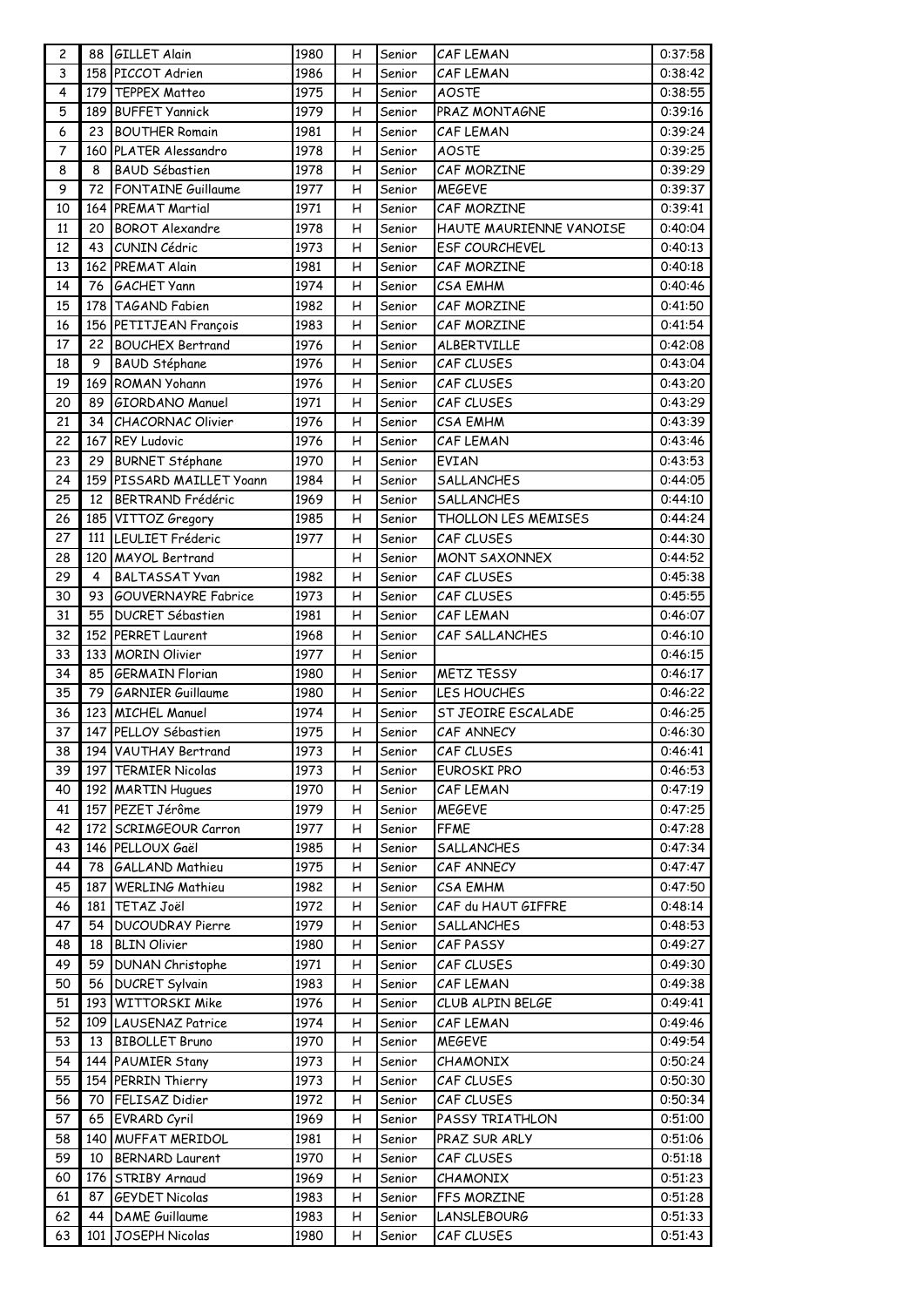| 64 | 171 | <b>SACHE Florian</b>       |      | H | Senior | VAL D'ABONDANCE        | 0:52:10 |
|----|-----|----------------------------|------|---|--------|------------------------|---------|
| 65 | 98  | HODIN Jérôme               | 1985 | H | Senior | <b>CSA EMHM</b>        | 0:52:18 |
| 66 |     | 103 LACHAUX François       | 1973 | H | Senior | CAF CLUSES             | 0:52:23 |
| 67 | 31  | <b>CART</b> Guillaume      | 1986 | H | Senior | <b>SALLANCHES</b>      | 0:52:33 |
| 68 | 117 | <b>MARTIN Nicolas</b>      | 1975 | H | Senior | <b>ANNEMASSE</b>       | 0:52:46 |
| 69 | 21  | <b>BOUCHER Alexandre</b>   | 1981 | H | Senior | CLUB ESF MORZINE       | 0:53:05 |
| 70 | 33  | <b>CETTOUR Raphaël</b>     | 1983 | H | Senior | CSA ABONDANCE          | 0:53:24 |
| 71 | 145 | PELLIET-CUIT Philippe      | 1974 | H | Senior | CAF CLUSES             | 0:54:01 |
| 72 |     | 106 LAROCHE Romain         | 1983 | H | Senior | CSA EMHM               | 0:54:09 |
| 73 | 35  | <b>CHAUSSET Sébastien</b>  | 1978 | H | Senior | CHAMONIX               | 0:55:16 |
| 74 | 28  | <b>BURNET Christophe</b>   | 1971 | H | Senior |                        | 0:55:45 |
| 75 | 41  | <b>CHOMETY Fabrice</b>     | 1968 | H | Senior |                        | 0:55:45 |
| 76 |     | 198 POUSSIN Denis          | 1968 | H | Senior | <b>GUIDE CHAMONIX</b>  | 0:56:57 |
| 77 | 74  | <b>FOURNIER Nicolas</b>    | 1970 | H | Senior | PASSY TRIATHLON        | 0:57:29 |
| 78 |     | 104 LACROIX Laurent        | 1971 | H | Senior | <b>CHAMONIX</b>        | 0:57:43 |
| 79 |     | 107 LAUNAY Stéphane        | 1968 | H | Senior |                        | 0:58:18 |
| 80 | 64  | EQUOY Rémi                 | 1970 | H | Senior | <b>BRISON</b>          | 0:59:09 |
| 81 | 47  | <b>DELAMOTTE Patrick</b>   | 1969 | H | Senior | <b>MONT SAXONNEX</b>   | 0:59:45 |
| 82 | 45  | DARRIOULAT David           | 1971 | H | Senior | CHAMONIX               | 1:00:09 |
| 83 | 6   | <b>BARRAILLER Stéphane</b> | 1980 | H | Senior | <b>LA TOUR</b>         | 1:00:24 |
| 84 |     | 153 PERRET Mickael         | 1973 | H | Senior |                        | 1:00:54 |
| 85 |     | 115 MARMORAT Benoit        | 1973 | H | Senior |                        | 1:01:00 |
| 86 |     | 166 RAVANEL Jean-François  | 1968 | H | Senior | CHAMONIX               | 1:01:38 |
| 87 | 71  | FISCHER Arnaud             | 1978 | H | Senior | PASSY                  | 1:04:55 |
| 88 | 37  | <b>CHESNEAU Mathieu</b>    | 1982 | H | Senior | <b>CSA EMHM</b>        | 1:05:32 |
| 89 | 127 | <b>MOISSET Yannick</b>     | 1982 | H | Senior | CSA EMHM               | 1:10:53 |
| 90 |     | 168 ROBERT Mathieu         | 1976 | H | Senior | ANNEMASSE              | 1:11:31 |
| 91 |     | 118 MASSON Thierry         | 1970 | H | Senior | CAF CHAMONIX           | 1:12:02 |
| 92 |     | 119 MAUREL Stéphane        | 1971 | H | Senior | PASSY                  | 1:15:42 |
| 93 | 48  | <b>DERANSY Arnaud</b>      | 1974 | H | Senior | HABERE LULLIN          | 1:17:06 |
| 94 | 196 | <b>CHANDELIER Antoine</b>  | 1973 | H | Senior | CLUB ESCALADE CHAMONIX | 1:22:57 |
| 95 |     | 112 LOHMANN Régis          | 1968 | H | Senior | CSA EMHM               | 1:36:02 |

### LA VERTE A L'ENVERS AUX HOUCHES MARDI 6 FEVRIER 2007

Résultats Officiels V1 H

|                |     | CLT DOS NOM Prénom          | <b>Birth</b> | Sexe Cat.      |                 | Club                       | Temps   |
|----------------|-----|-----------------------------|--------------|----------------|-----------------|----------------------------|---------|
| $\mathbf{1}$   |     | 83 GAYDON Antoine           | 1965         | H              | V1              | CAF MORZINE                | 0:40:29 |
| $\overline{c}$ |     | 66 FAVRE André              | 1964         | H              | V1              | VAL D'ABONDANCE            | 0:42:03 |
| 3              | 40  | <b>CHEVALLAY Gilles</b>     | 1962         | H              | V <sub>1</sub>  | CAF LEMAN                  | 0:42:27 |
| 4              |     | 136 MOTTIEZ Jean-Claude     | 1960         | H              | $\overline{V1}$ | CSA Val d'Abondance        | 0:43:32 |
| 5              |     | 161 POULLIARD Jean-Francois | 1959         | H              | V1              | <b>ANNECY</b>              | 0:43:56 |
| 6              | 53  | <b>DUBREUIL Olivier</b>     | 1966         | H              | V1              | CAF CLUSES                 | 0:45:13 |
| $\overline{7}$ |     | 150 PERREARD Xavier         | 1965         | Η              | V1              |                            | 0:46:34 |
| 8              |     | 188 SOCQUET CLERC Alain     | 1965         | H              | V1              | TEAM SOCQUET SPORTS        | 0:46:59 |
| 9              | 82  | <b>GAYDON Alex</b>          | 1967         | H              | V1              | CAF MORZINE                | 0:47:13 |
| 10             |     | 96 GROSSETETE François      | 1967         | h              | V1              | LE FAYET                   | 0:47:42 |
| 11             | 52  | <b>DOULAT Christophe</b>    | 1963         | H              | V1              | PASSY                      | 0:48:35 |
| 12             |     | 191   DESUZINGE Jean-Paul   | 1963         | $\overline{H}$ | $\overline{V1}$ | CAF LEMAN                  | 0:48:40 |
| 13             | 24  | <b>BOVAGNET Philippe</b>    | 1966         | H              | V1              | CAF ANNECY                 | 0:49:06 |
| 14             | 14  | <b>BIBOLLET Guy</b>         | 1962         | H              | V1              | PRAZ MONTAGNE              | 0:49:11 |
| 15             |     | 129 MONTEGANI Eric          | 1961         | H              | V1              | FFME MORZINE               | 0:49:35 |
| 16             |     | 151 PERRET Jean-Claude      | 1959         | H              | $\overline{V1}$ | CAF SALLANCHES             | 0:49:50 |
| 17             | 90  | GIRAUD Bernard              | 1958         | H              | V1              | ST JEOIRE ESCALADE         | 0:50:53 |
| 18             |     | 143 PASTEUR Eric            | 1960         | H              | V <sub>1</sub>  | CAF COMP CLUSES            | 0:51:14 |
| 19             | 58  | <b>DUCROY Jean-Louis</b>    | 1966         | H              | V1              | SAINT GERVAIS              | 0:51:53 |
| 20             | 38  | CHESNEY Daniel              | 1960         | $\overline{H}$ | $\overline{V1}$ | <b>SALLANCHES</b>          | 0:52:04 |
| 21             | 182 | TREBILLOD Alain             | 1963         | H              | V1              | CAF SALLANCHES             | 0:52:29 |
| 22             |     | 108 LAURENZIO Robin         | 1966         | H              | V1              | <b>CHAMONIX</b>            | 0:52:52 |
| 23             | 80  | <b>GARNIER Philippe</b>     | 1965         | H              | $\overline{V1}$ | <b>CHAMONIX</b>            | 0:53:10 |
| 24             | 11  | BERTOLINI                   | 1966         | H              | V1              | SAINT SIXT                 | 0:54:34 |
| 25             | 15  | <b>BINET Alain</b>          | 1963         | H              | V1              | CAF MAURIENNE              | 0:54:39 |
| 26             | 57  | <b>DUCRETTET Bernard</b>    | 1967         | H              | V <sub>1</sub>  | <b>THOLLON LES MEMISES</b> | 0:54:44 |